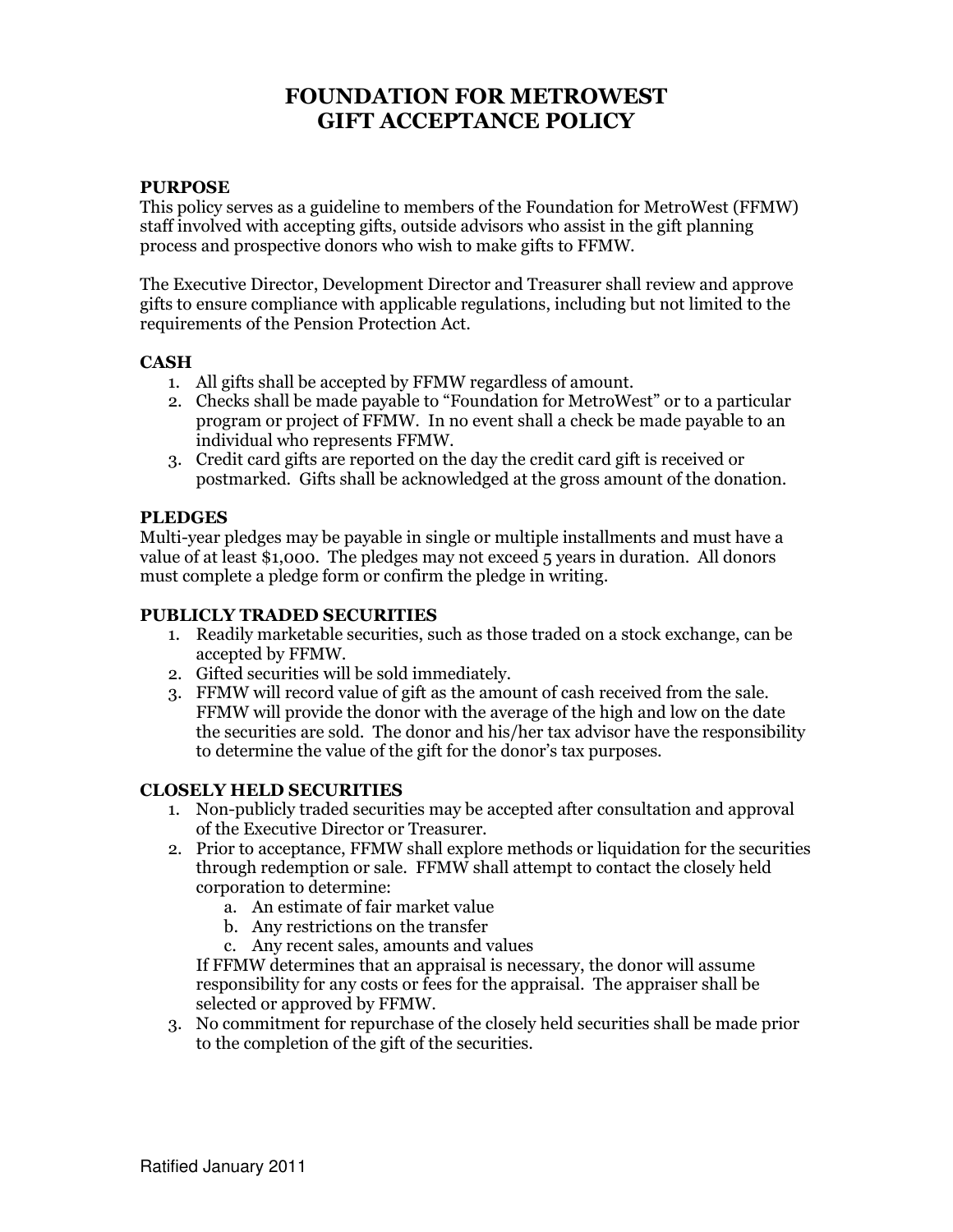# REAL ESTATE

- 1. Gifts of real estate must be reviewed by the Executive Director or Treasurer before acceptance.
- 2. The donor is responsible for obtaining an appraisal of the property. The cost and fees related to the appraisal shall be the responsibility of the donor.
- 3. FFMW must conduct a visual inspection of the property.
- 4. Due to the expenses associated with a gift of real estate, only gifts valued in excess of \$100,000 will be accepted.
- 5. The donor must provide the following documents:
	- a. Real estate deed
	- b. Real estate tax bill
	- c. Plot plan
	- d. Substantiation of zoning status
	- e. Any known or suspected environmental concerns
- 6. Depending on the value and desirability of the gift, the donor may be asked to pay for all or a portion of the following:
	- a. Maintenance costs
	- b. Real estate taxes
	- c. Insurance
	- d. Real estate brokers commission and other costs of sale
	- e. Environmental study
- 7. FFMW will record the value of the gift as the apprised value of the real estate. The donor and his/her tax advisor have the responsibility to determine the value of the gift for the donor's tax purposes. FFMW can choose to exclude from the value of the gift: costs for the maintenance, insurance, real estate taxes, broker's commission and other expenses of sale.

### LIFE INSURANCE

- 1. FFMW will accept life insurance policies as gifts only when FFMW is named as the owner and beneficiary of 100% of the policy.
- 2. If the policy is a paid-up policy, the value of the gift for gift crediting and accounting purposes is the policy's replacement cost.
- 3. If the policy is partially paid-up, the value of the gift for crediting and accounting purposes is the policy's cash surrender value. (For IRS purposes, the donor's charitable income tax deduction is equal to the interpolated terminal reserve, which is an amount slightly in excess of the cash surrender value.)

# TANGIBLE PERSONAL ASSETS

- 1. Gifts of tangible personal property should have a use related to FFMW's exempt purpose.
- 2. Gifts of jewelry, artwork, collections, equipment, etc. may be accepted after review by the Executive Director or Treasurer.
- 3. Such gifts of personal property defined above shall be used or sold for the benefit of FFMW.
- 4. No property that requires special display facilities or security measures shall be accepted without permission of the Board of Trustees.
- 5. Depending upon the anticipated value of the gift, a qualified outside appraiser shall value the gift before it accepted. The donor is responsible for the cost or fees associated with the gift appraisal.
- 6. FFMW adheres to all IRS requirements related to disposing gifts of tangible personal property and filing appropriate forms.

# PLANNED GIFTS